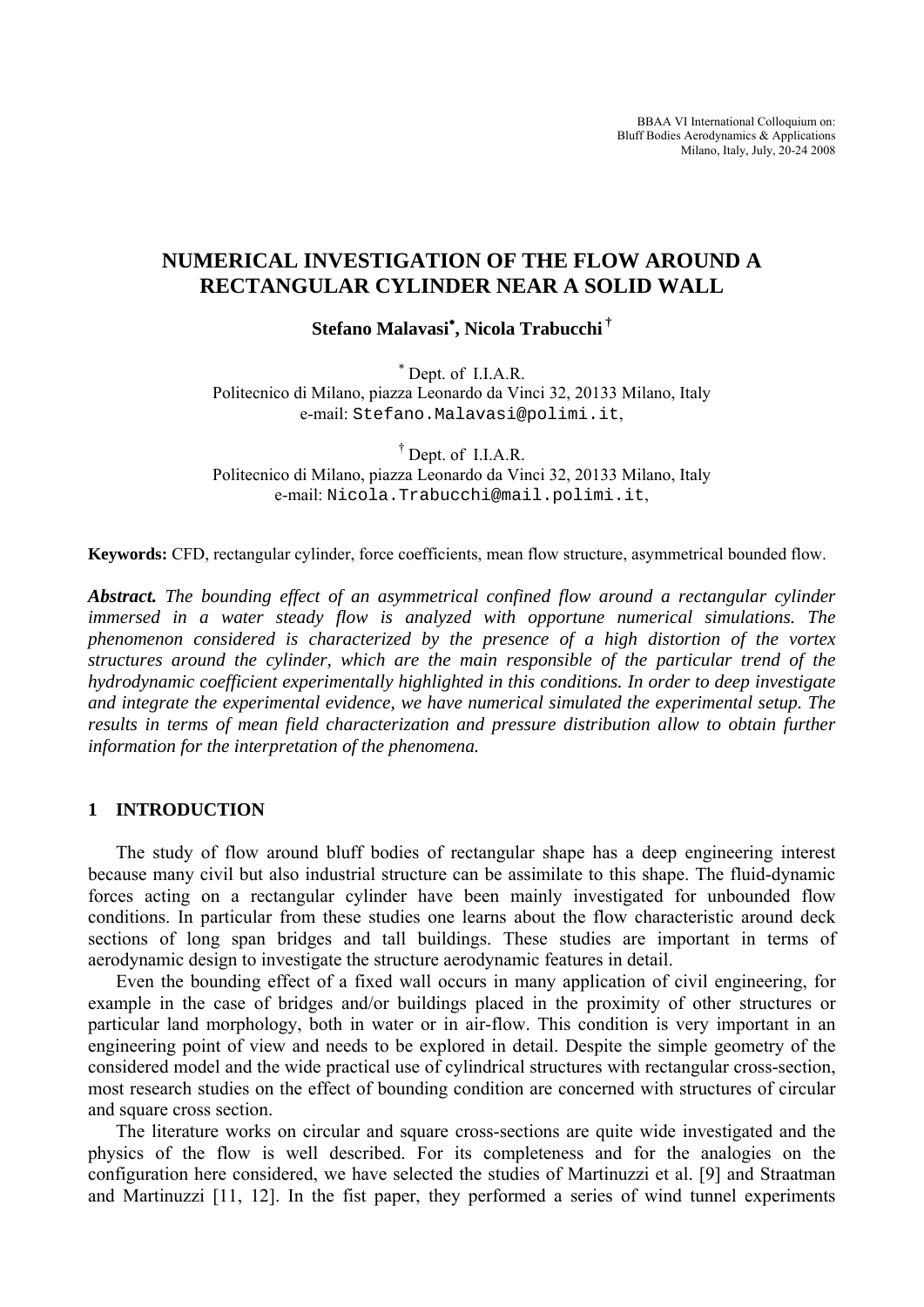collecting mean and fluctuating surface pressure data for a square cylinder placed near a solid wall at Re = 18900. Moreover, they provided a complete study of the influence of a wall on the flow around a square cylinder, both with experimental and numerical analysis. The detailed measurements of surface pressure distribution on the cylinder faces and the bottom wall allows finding different flow regimes in the gap flow (between the cylinder bottom face and the wall). The definition of flow regimes done by Martinuzzi et al. [9] give a key lecture of the analysis of some of experimental data on the rectangular cylinder collected by Malavasi and Guadagnini [1] which dealt with the interaction between a free-surface flow and a rectangular cylinder discussing the mean hydrodynamic coefficients and the vortex shedding frequencies of the phenomenon.

Experimental works on rectangular cylinder immersed in asymmetrical bounded flow are also provided by Blois and Malavasi [3] which investigated the flow field structures involved in the same experimental configuration of [1] with a PIV technique and Cigada et al. [2] which studied the effect that the presence of a wall induces on the fluid dynamic loading affecting a rectangular cylinder placed in a wind tunnel at several elevations from the wall itself. Numerical studies on rectangular cylinder are available for unbounded or symmetrical bounded flow conditions (e.g. Shimada and Ishihara [5] and Yu and Kareem [6]). The numerical results of Shimada and Ishihara [5] have been considered as reference for the numerical validations of the CFD commercial code here used.

In present work, we discussed about a first series of numerical simulations provided in order to collect information about different aspects of the influence that the presence of a confining wall exerts on the flow mechanism around the rectangular cylinder. The flow is characterized by means of mean hydrodynamic coefficients, mean flow field visualizations and pressure distribution, both around the obstacle and along the bottom wall. We provided an extensive comparison with the experimental results in terms of force coefficients and dimensionless parameters which characterize the structure of the mean flow around the obstacle; moreover we used the additional data offered by the numerical approach to help in the phenomenon comprehension.

### 2 **VALIDATION OF THE NUMERICAL MODEL**

The simulation of the study cases are performed using the commercial CFD code FLOW-3D®. It solves the Reynolds averaged Navier-Stokes (RANS) in the time dependent form, usually called Unsteady RANS in CFD theory. This particular approach has gained interest in the recent years for the increasing advance in computing power and efficiency of numerical procedures. As it is reported in Iaccarino *et.al*. [12] the unsteady RANS provide good quantitative and qualitative agreement with experimental data for flows which exhibit characteristics common to all flows past bluff obstacles, including separation and large scale unsteadiness. For a preliminary check of the numerical setup used in our analysis, we dealt with the reproduction of a relevant literature unbounded test case. For the completeness of the available parameters of comparison and the similarity of the numerical algorithm (**Tab. 1**), we have chosen the investigation of Shimada and Ishihara [5]: indeed the Authors studied the aerodynamics characteristics of rectangular crosssections.

|                                                                   | Shimada and Ishihara [5] | <b>Present Work</b>         |  |  |
|-------------------------------------------------------------------|--------------------------|-----------------------------|--|--|
| <b>Unsteady RANS</b><br>basic equation                            |                          | <b>Unsteady RANS</b>        |  |  |
| model<br>2D                                                       |                          | 3D                          |  |  |
| k-e model (KaLa modification)   RNG k-e model<br>turbulence model |                          |                             |  |  |
| near-wall treatment   two-layer model                             |                          | equilibrium wall function   |  |  |
| first order implicit scheme<br>time - marching                    |                          | first order explicit scheme |  |  |
| convective term<br>third order                                    |                          | third order                 |  |  |

Tab. 1: Numerical characteristics of test model [5] and present model.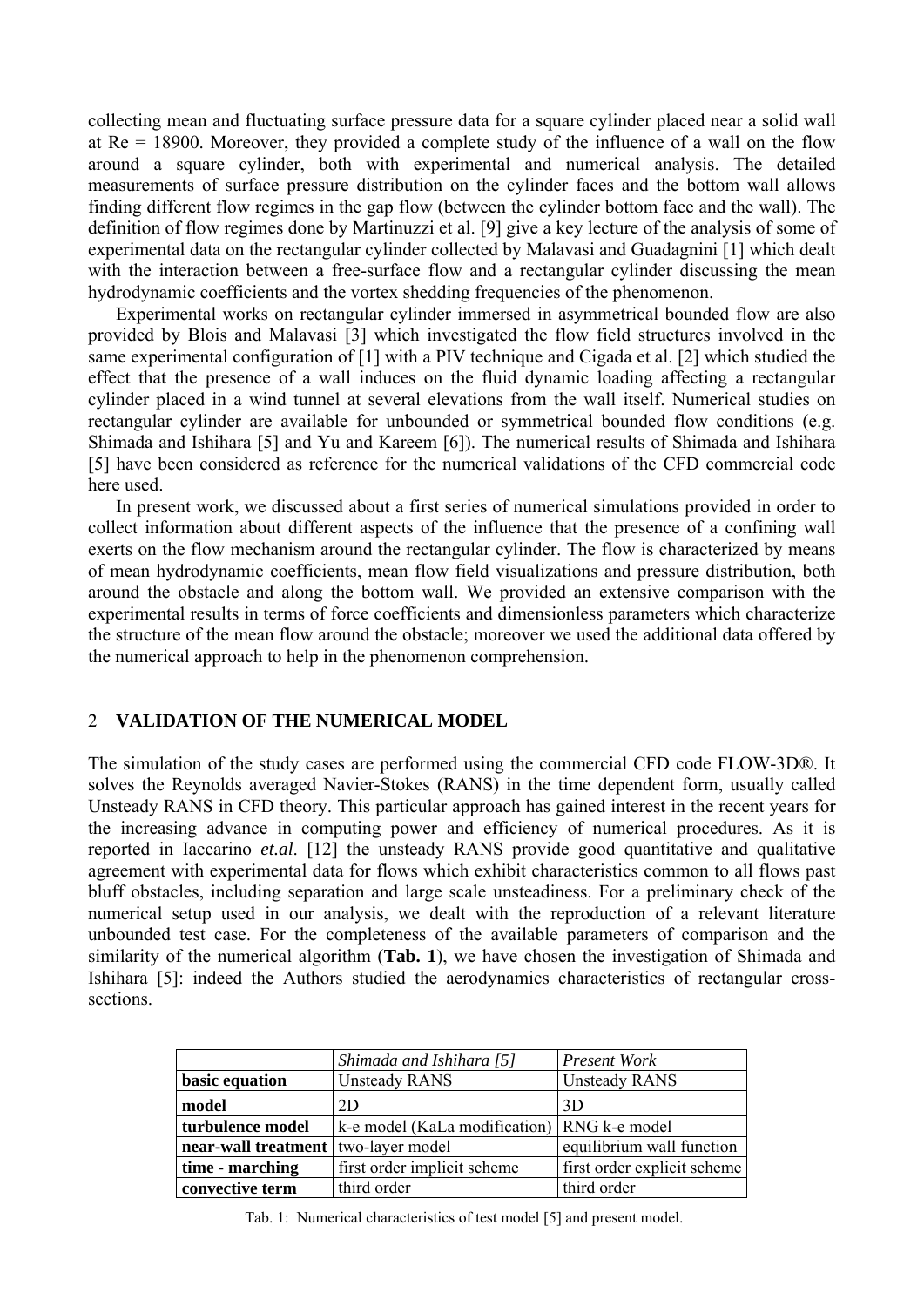**In the modeling of this case we start by setting the geometry and inflow boundary in a proper way in order to achieve the same Re of flow simulated in Shimada and Ishihara [5]. In particular, we have decided to use the same cylinder geometry employed in the experimental campaign of DIIAR ([1] [2] [3]) and then we have**  calculate the opportune inflow velocity  $U_0$  in order to reproduce the same Re used in [5]. In the outflow section **we have used a continuative boundary condition which allows a smooth prosecution of the flow across the boundary employing a zero-derivatives of all the numerical quantities simulated involved in the flow. In the spanwise and vertical direction symmetric condition are imposed. In** 

**Fig. 1**) a useful representation of the analytic domain employed is shown.



Fig. 1: Analytic domain and boundary conditions of unbounded test case reproduction

To proper model this condition we exploit a multi-gridding approach by refining the mesh blocks around the obstacle. The results of the simulation has showed very good results: from the temporal series of force coefficient reported in **Fig. 2**) we have calculated the mean values; moreover from a spectral analysis of the lift signal we have also calculate the frequency f of the vortex shedding (the calculate value is  $f = 1.016$  Hz) from a, corresponding to Strouhal number  $St = 0.165$ . A summary of the comparison is reported in Tab.(2)



Fig. 2: (a) Time history of force coefficient, where  $t^*=(t \cdot U_0)/s$  is the dimensionless simulation time; (b) power spectra of  $C_L$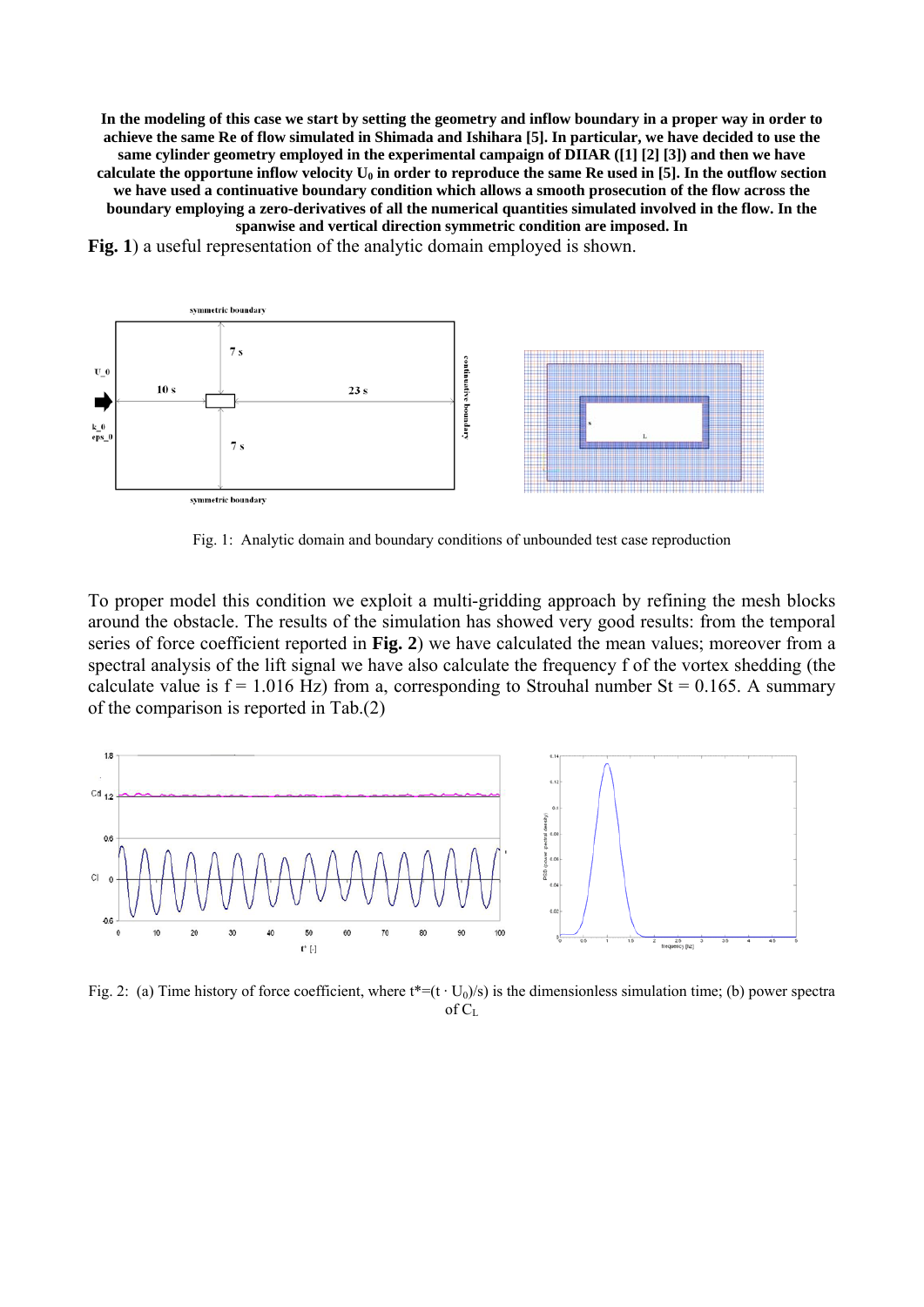|             | Shimada and Ishihara [5] | <b>Present work</b> |
|-------------|--------------------------|---------------------|
| $C_{D}$     | 1 200                    | 1 2 2 1             |
|             | 0.165                    | 0.165               |
| $C_{\rm L}$ | 0.221                    | 0.296               |

Tab. 2 Comparison between the results of Shimada and Ishihara [5] and present work.

The good reproduction of the aerodynamic of the cylinder in unbounded is used to proper define the spatial discretisation needed for a correct development of the turbulent structures near the body. The approach using RNG k-ε seem to be suitable for the analysis in present work; moreover literature reference, for example Younis and Przulj [7] certificates how it is likely that RNG model yields improvements in the prediction of separated flow as in bluff bodies.

experimental conditions in the laboratorial campaign at DIIAR, depicted in Fig. $(3)$ It is immediate to realize that the condition set up of  $Fig. (1)$  is quite different from the



Fig. 3: Experimental Configuration

So next step in the validation of the numerical approach has the aim to check the settings used in the numerical reproduction of the experimental setup.



Fig. 4: Numerical setup for the reproduction of experimental configuration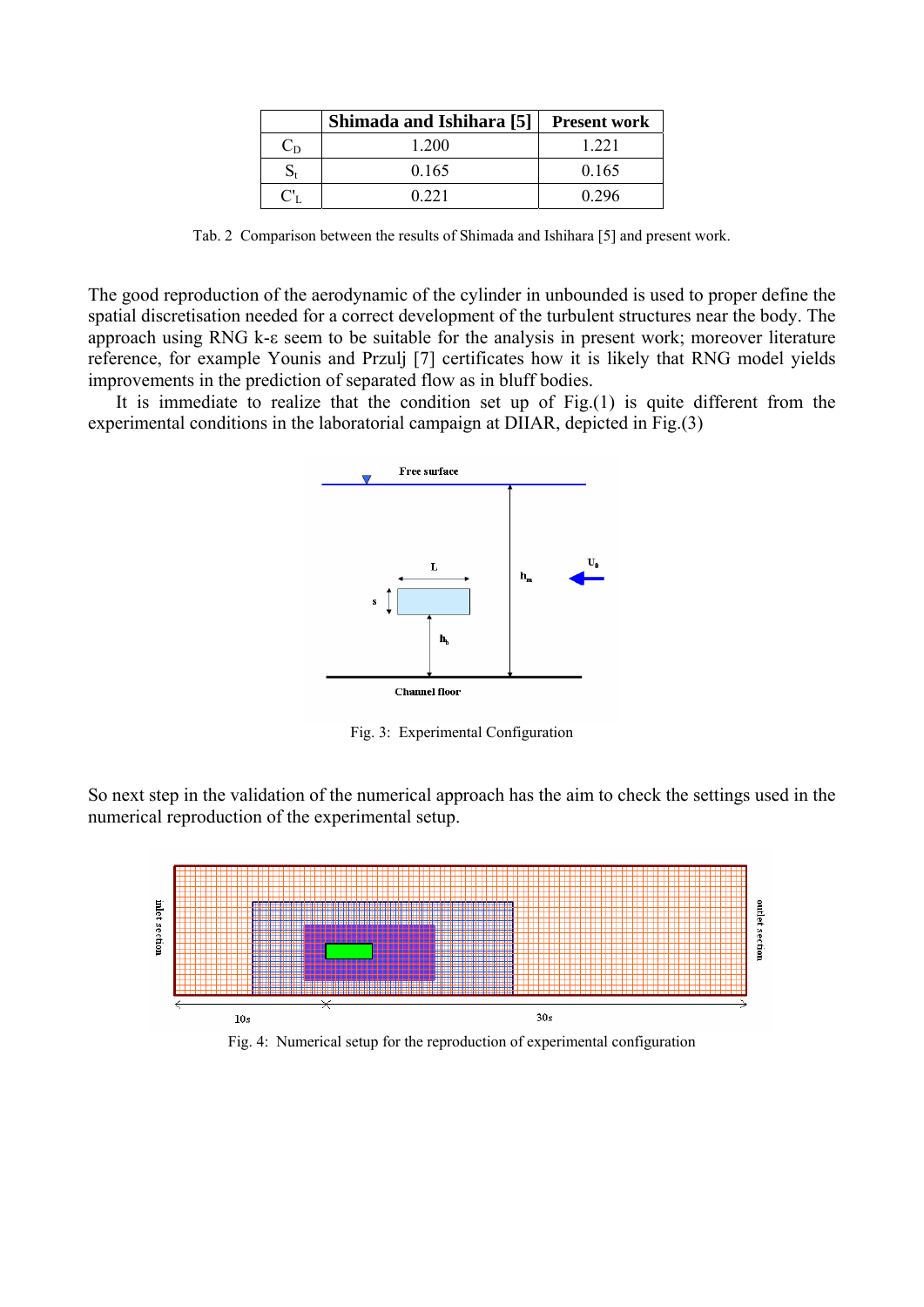We decided to simulate the free-surface flow even in the numerical model using the Tru-VOF numerical algorithm available in the commercial code used in present work. Sketch of the multigridding discretisation of the numerical model is reported in Fig.(4): it has been utilized for all the  $h_b$ /s ratio considered in present work and a standard simulation procedure has been employed. A preliminary simulation is used to reproduce an opportune velocity profile with the boundary layer of the experimental condition ( $\delta$ /s  $\approx$  1). This has been then set as the inflow boundary at the inlet section, while a water level  $h_m = 0.42$  m is provided in order to ensure the same experimental volumetric flow rate. In the outlet section a pressure condition is used. The turbulence quantities at the inlet are derived from the value of turbulence experimentally evaluated (Tu =  $14\%$ ). From these values we have deduced the correspondent value of turbulent kinetic energy employing the isotropic turbulence relation:

$$
k_0 = \frac{3}{2} (T_u U_0)^2
$$
 (1)

An estimate for the dissipation rate ε was obtained from the following formula proposed in Straatman and Martinuzzi [11]:

$$
\varepsilon_0 = \frac{0.61 \cdot k_0^{\frac{3}{2}}}{5 \cdot s} \tag{2}
$$

We decided to use as reference test the hydraulic condition  $h^* = 5$  and  $h_b/s = 2.33$ . In this condition characteristics similar to the unbounded flow condition were experimentally found, as reported in Malavasi and Guadagnini [1] and in Blois and Malavasi [3]. This similarity has encouraged a wide study about this condition, for which we have a large experimental database both in term of hydrodynamic coefficients and PIV mean flow field for various submergence condition. For the reproduction of this experimental condition the main parameters used in the simulation are reported in Tab. $(3)$ 

| $U_0$ [m/s]   $h_m$ [m] |       | K٥                   | εo |  |
|-------------------------|-------|----------------------|----|--|
|                         |       |                      |    |  |
| 0.197                   | 0.445 | $0.0115 \mid 0.0008$ |    |  |

Tab. 3: Hydraulic and numerical parameters of the experimental test case simulation

For the determination of mean flow magnitudes, the numerical data have been extracted from the time history of the simulated data when a steady state solution has been reached. As suggested by the user manual of FLOW-3D®, a little variation (less than 1%) of relevant global parameters as the turbulent kinetic energy is a reliable indication of the steady state. Notwithstanding, in our work we decided to extend the simulation time after that this condition has been reached, to collect an opportune time history of all the simulated parameters. As it is suggested in Iaccarino *et.al* [12], employing unsteady RANS solver, a time averaged solution can be computed over duration of four periodic cycles of the simulated vortex shedding. In present work the simulation time has been regulated in order to achieve at least four oscillating cycles of vortex shedding. The comparison of the mean hydrodynamic coefficient showed good results, even considering the high uncertainty associated with measurements of low Reynolds number (Tab. 4).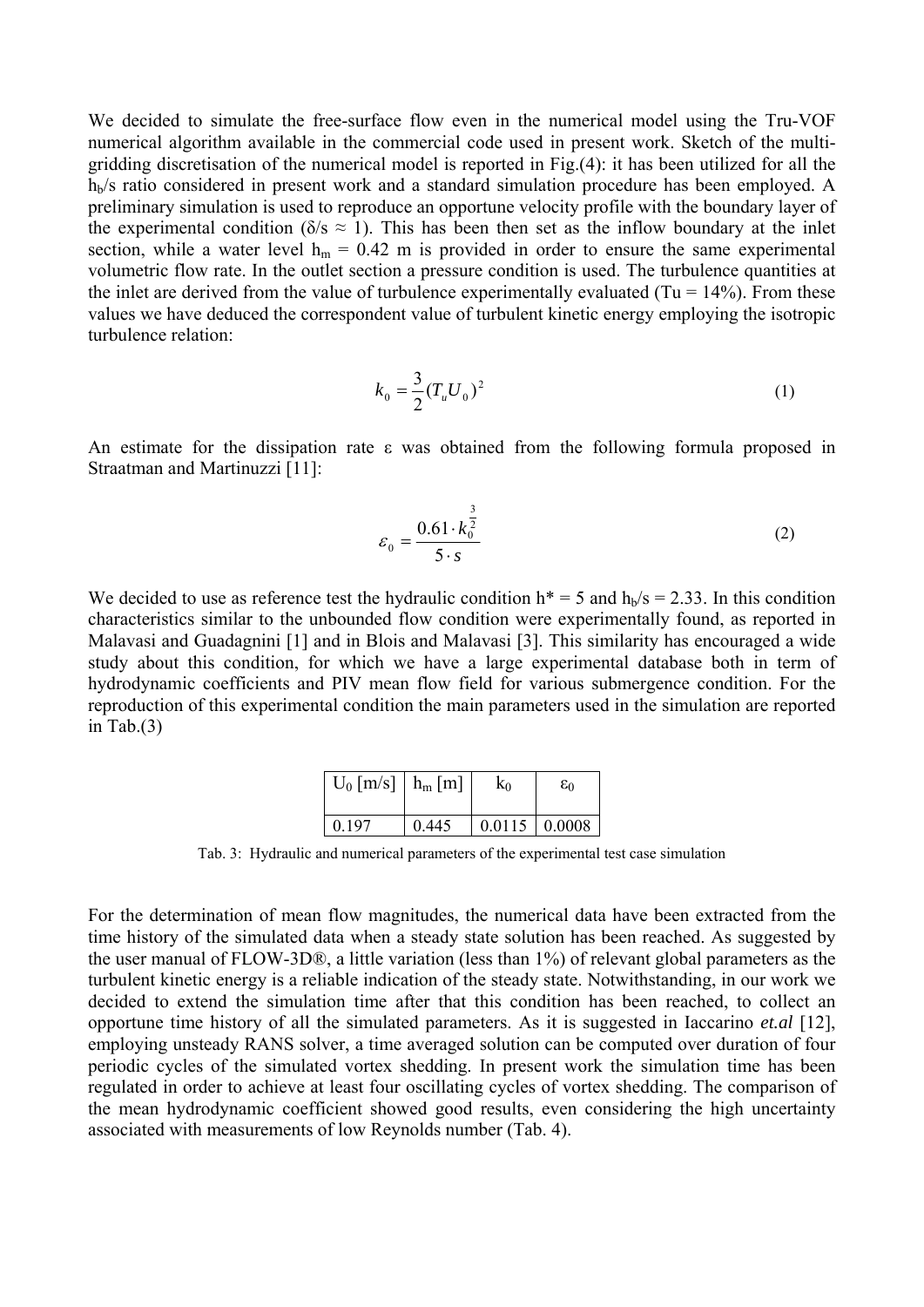|                                               | <b>Drag Coefficient   Lift Coefficient</b> |                    |
|-----------------------------------------------|--------------------------------------------|--------------------|
| Malavasi and Guadagnini [1]<br>(Experimental) | 1.574<br>[0.18]                            | $-0.023$<br>[0.24] |
| Present work<br>(Numerical)                   | 1.461                                      | 0.155              |

Tab. 4: Comparison of mean hydrodynamic coefficient ([uncertainty]).

After the check of the global values of loading on the cylinder, we dealt with the evaluation of the mean flow field. To do this the instantaneous numerical velocity fields in the symmetry plane of the numerical model has been averaged over the same simulated time interval from which we have derived the force coefficients (Fig.5).



Fig.5: Mean flow structures (h<sub>b</sub>/s=2.33, h<sup>\*</sup>=5); •, anticlockwise vortex; •, clockwise vortex;  $\blacktriangle$ , saddle points. (Present work)



Fig.6: Mean flow structures (h<sub>b</sub>/s=2.33, h\*=5); •, anticlockwise vortex; •, clockwise vortex;  $\blacktriangle$ , saddle points. (Blois and Malavasi [3])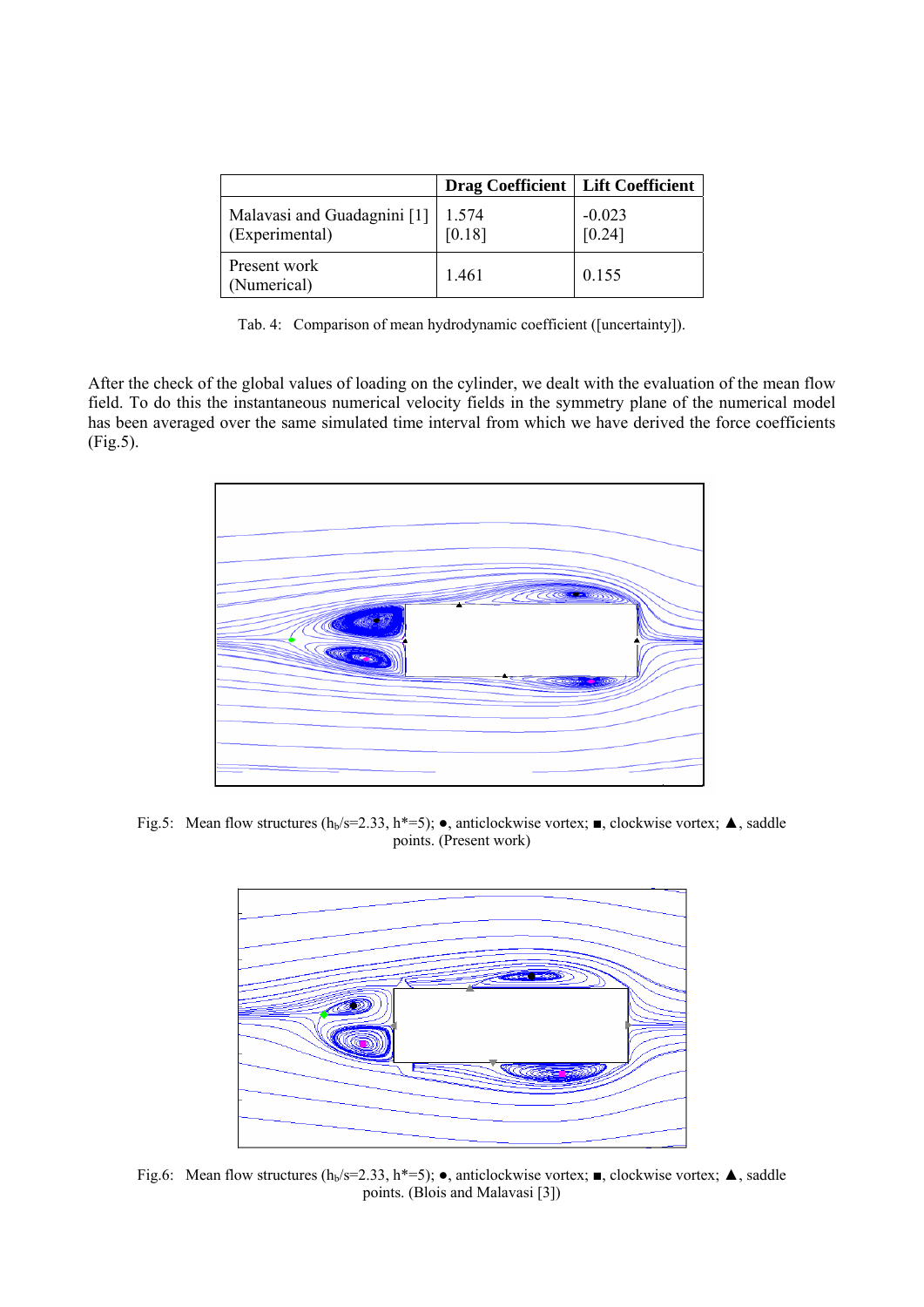A quantitative comparison between numerical and experimental mean flow structure was provided by the post-processing of the numerical simulated velocity fields. We used the feature-based approach applied by Blois and Malavasi [3] on the PIV data (Fig.6). Significant lines are extrapolated from 2D flow fields decoupling the horizontal information from the vertical one by localizing the position where the sign of the velocity component changes: these lines allow finding relevant point in the flow field as vortex centre, reattachment and stagnation points. With reference to Fig.(7), in the frontal region the stagnation point is characterized with the parameter Q\*, defined as  $Q^* = Y_{SP}$  / s (where  $Y_{SP}$  is the vertical distance of the stagnation point from the horizontal plane  $y= 0$ ). In the base region the parameter  $Lf^*$ , defined as  $Lf/s$ , is used to define the elongation of the formation region downstream the base cylinder surface (where Lf is the distance of the point where the vertical profile of horizontal velocity presents only positive values of velocity). In lateral regions the parameters  $D^*_{bi} = D_{bi}/s$  and  $D^*_{be} = D_{bi}/s$  which provides a measure of the transversal width of the shear layer respectively at the extrados and intrados of the cylinder while the reattachment point is defined by the parameters  $R^*_{bi} = R_{bi}/s$  and  $R^*_{be} = R_{bi}/s$ .



Fig. 7: Sketch of the characteristics sizes of mean flow field structures.

Tab.(5) reports the comparison between the numerical flow filed and the results obtained from the PIV data collected in the same hydraulic condition by Blois and Malavasi [3].

| $h_b/s = 2.33$                                             | ∩* | $R_{be}$ * | $D_{be}$ * | $R_{\rm bi}$ * | $D_{\text{bi}}$ *                                                               |  |
|------------------------------------------------------------|----|------------|------------|----------------|---------------------------------------------------------------------------------|--|
| <b>Present Work</b>                                        |    |            |            |                | $\vert 0.020 \vert 2.167 \vert 0.150 \vert 1.733 \vert 0.108 \vert 1.433 \vert$ |  |
| Blois and Malavasi [3] 0.010 2.030 0.166 1.730 0.146 1.180 |    |            |            |                |                                                                                 |  |

Tab. 5: Comparison of the geometrical characteristics of mean flow field.

We highlight good correspondence between the numerical and experimental test. We note a slight overestimation of the reattachment length (more accentuated in the extrados region) and of formation length in the base region; on the contrary, the vertical dimension of the recirculation zone in the lateral region is underestimated. The over all correct reproduction of the vortex structures around the obstacle ensure the reliability of the numerical schematization, in particular in term of mesh resolution and boundary condition. These results allow us to use the numerical approach to deal with simulation of small elevation cases with the aim of extend and complete the experimental range of analysis.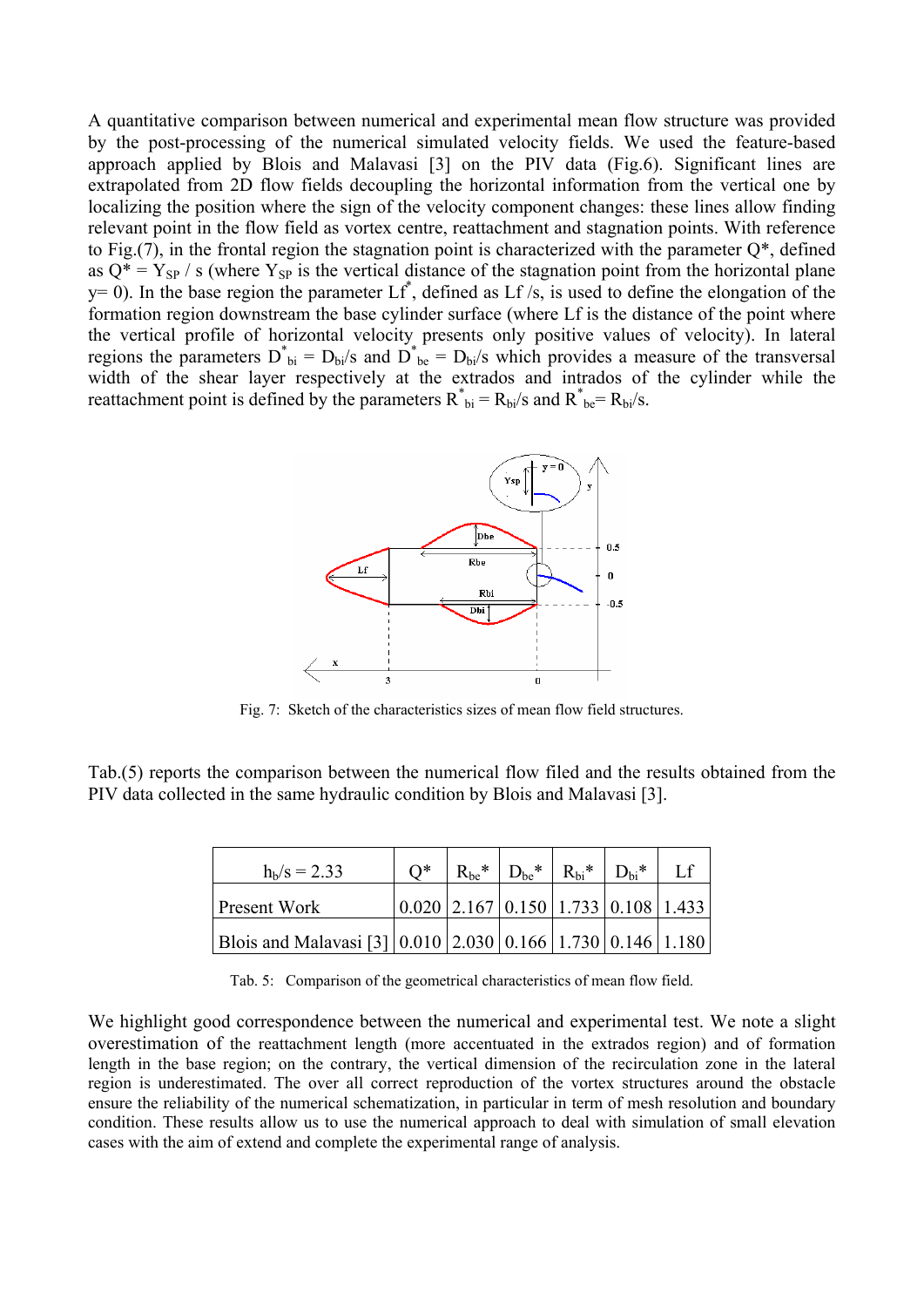### 3 **RESULTS**

The validated numerical model and the simulation procedure tested in the previous section are used in the analysis of the study cases of present work. In particular the aim of these simulations is to improve the information about the influence that presence of a confining wall exerts on the flow mechanism around the rectangular cylinder. The flow is characterized by means of mean hydrodynamic coefficients, mean flow field visualization and pressure distribution, both around the obstacle and along the bottom wall. With reference to Fig.(3), the main hydraulic parameters of the experimental condition numerical reproduced are a constant value of  $h_m = 0.42m$ , which leads to maintain the blockage coefficient constant using the same obstacle; The elevation cases numerical simulated are:  $h_b/s = 2, 1.5, 1, 0.5$ .

Fig.(8) shows the flow field numerically simulated at different elevations of the cylinder. With the progressive reduction of  $h_b/s$  a reduction of the formation bubble at the intrados is noted, with the complete disappearance of the formation bubble for the smallest elevation considered; on the contrary a progressive increase of the formation bubble at the extrados is evident. In all the condition tested the mean flow reattaches along the sides of the cylinder, even if for  $h_b/s = 0.5$  the reattachment point at the extrados is very close to the trailing edge.



Fig. 8 Mean flow field numerical simulated for the various  $h<sub>b</sub>/s$  ratios considered

In the base region, the asymmetrical condition influences the dimension and disposition of the vortex structures: in particular, two comparable counter-rotating vortices are found for  $h_b/s = 2$ ; with the reduction of elevation of the cylinder the anti clockwise vortex is stretched downstream while the clock wise slightly increase its transversal dimension. This qualitative observation is confirmed by the detected position of vortex centers; for  $h_b/s = 2$  vortex centers are placed about at the same distance from the rear face of the cylinder, while the vortex nearer at the bottom wall is shifted downstream from the cylinder when the elevation is reduced.

Following we dealt with the quantitative characterization of the dimensionless parameters used by Blois and Malavasi [3]; moreover we comment the behaviors of the kinematic and dynamic dimensionless coefficient and where possible we compare our results with the experimental ones.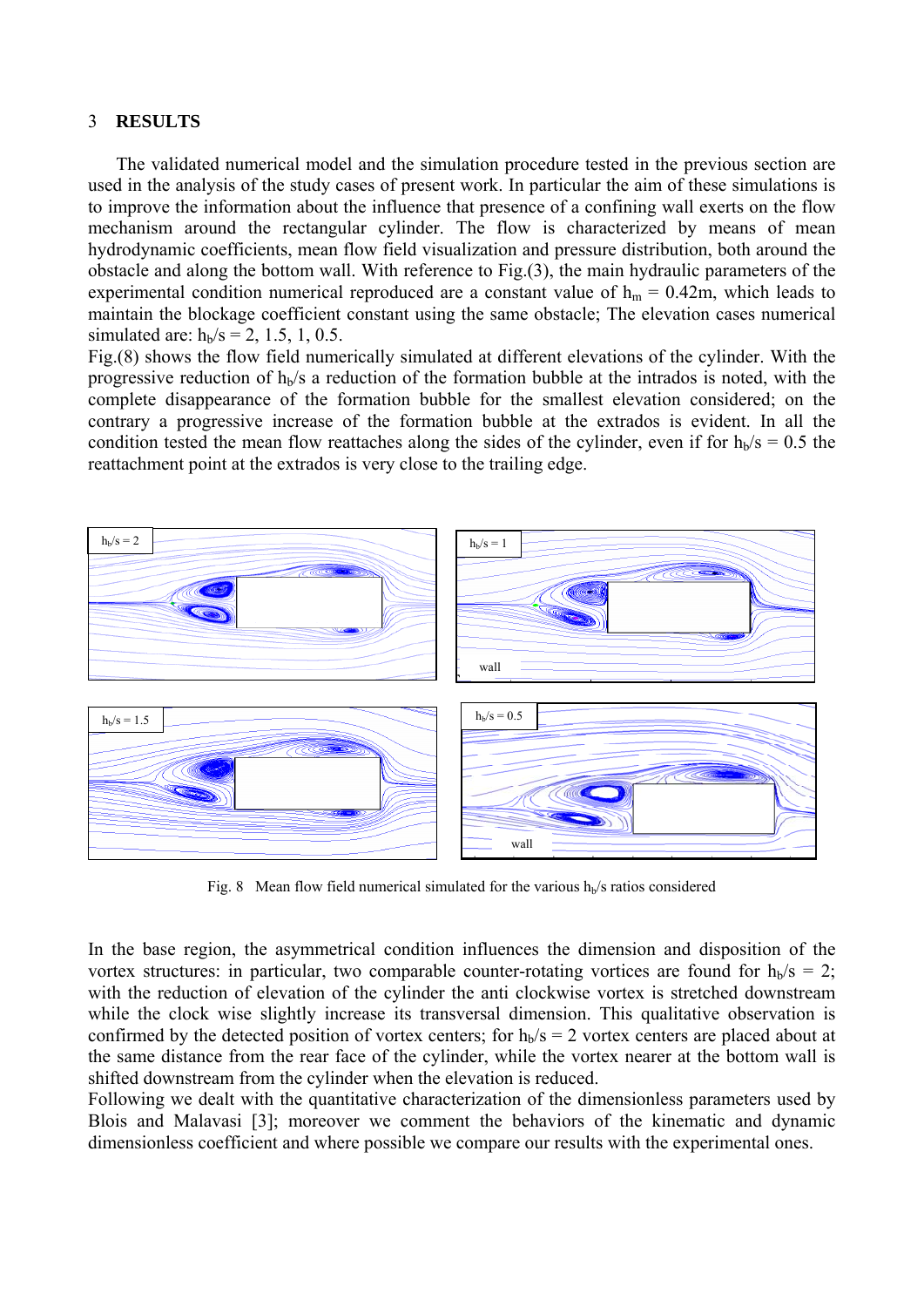

Fig. 9:  $Q^*$  versus  $h_b/s$  Fig. 10:  $Q^*$  versus  $h_b/s$ ; Lf versus  $h_b/s$ 

Fig.(9) reports the dimensionless position of the stagnation point  $Q^*$  on the front surface of the cylinder versus h<sub>b</sub>/s. The value of this parameter remains almost constant for  $h_b/s > 1$ : in this condition the two causes of confinement produce a similar effect on the flow while a significant reduction occurs for  $h_b$ /s=0.5. The presence of the wall produces a sort of attraction causing a trend of Q\* which agree with literature observation ([3]).

In the base region the parameter considered is formation length: this is a good indicator of the recirculation zone in rear face of the cylinder. As it can be noted from Fig.(10) the reduction of the distance between the intrados face of the cylinder and the bottom wall causes a progressive stretching of the recirculation zone and the parameter Lf encounters a progressive increase for  $h_b$ /s<2. This highlights how the presence of the bottom wall induces a stretching of the zone interested by the presence of the two counter-rotating vortices. In this zone the effect of the confinement is evident, with an increasing asymmetrical configuration of the flow.



Fig. 11:  $R_b^*$  and  $D_b^*$ versus  $h_b/s$ , respectively at the a) extrados and b) intrados

Considering the reattachment point on the side surface of the cylinder (Fig.11), the first evidence is that in all the simulated cases reattachment along the extrados face of the cylinder occurs. A monotonic increase of the reattachment point is noted at the extrados for  $h_b/s < 2$ , while a general reduction of the same parameter in the intrados regions occurs.

Regarding the transversal size of the formation bubbles, both at the extrados and intrados the  $D_b^*$ seems slightly affected by the presence of the wall in the range considered even if the  $D_{be}^* > D_{bi}^*$ . Finally we dealt with the evaluation of the pressure distribution around the obstacle and along the bottom wall.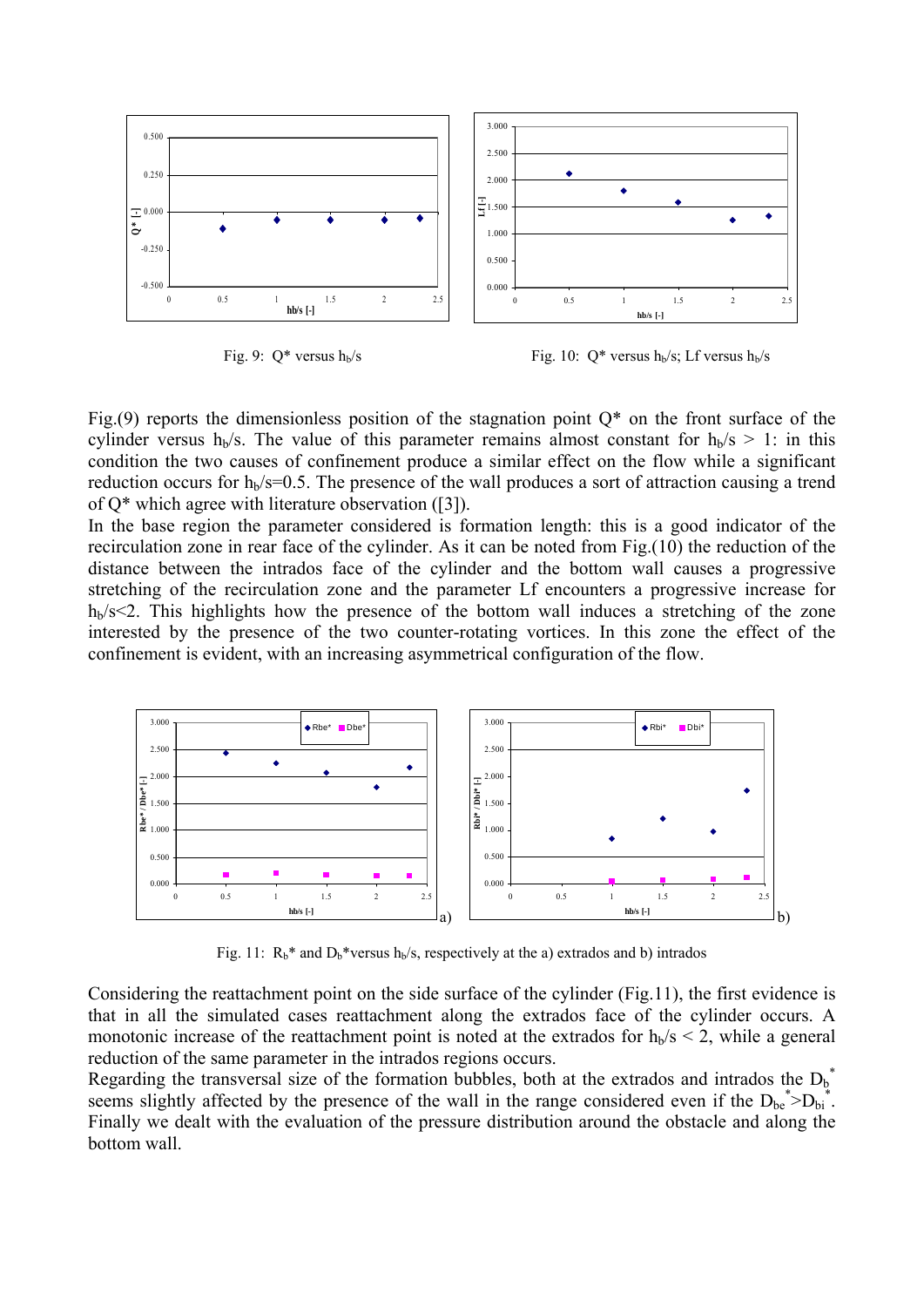

Fig. 12: Cp distribution on the frontal and rear face of the cylinder.

Particular consideration can be done for the frontal region (Fig.12): the simulated maximum of the stagnation pressure is for all the elevation considered almost in the middle of the frontal face. This fact confirms how the position of the stagnation point evaluated from the mean flow field elaboration slightly changes in the simulation. The reduction of the maximum and the distribution of pressure on the frontal face of the cylinder decreasing  $h_b/s$  can be explained considering the influence of boundary layer thickness. Straatman and Martinuzzi [12] dealt with the evaluation of the influence of this parameter of the vortex shedding around a square cylinder closed to a confining wall. They highlight that the pressure distribution is affected by the boundary layer. In particular in the leading face as δ/s increases, the stagnation pressure decreases because proportionately more low momentum of fluid within the on-coming boundary layer impinges on the front face of the cylinder; moreover the thickening of the boundary layer results in an increase of the lift coefficient and a decrease of the drag coefficient.



Fig. 13: Cp distribution along the lateral faces of the cylinder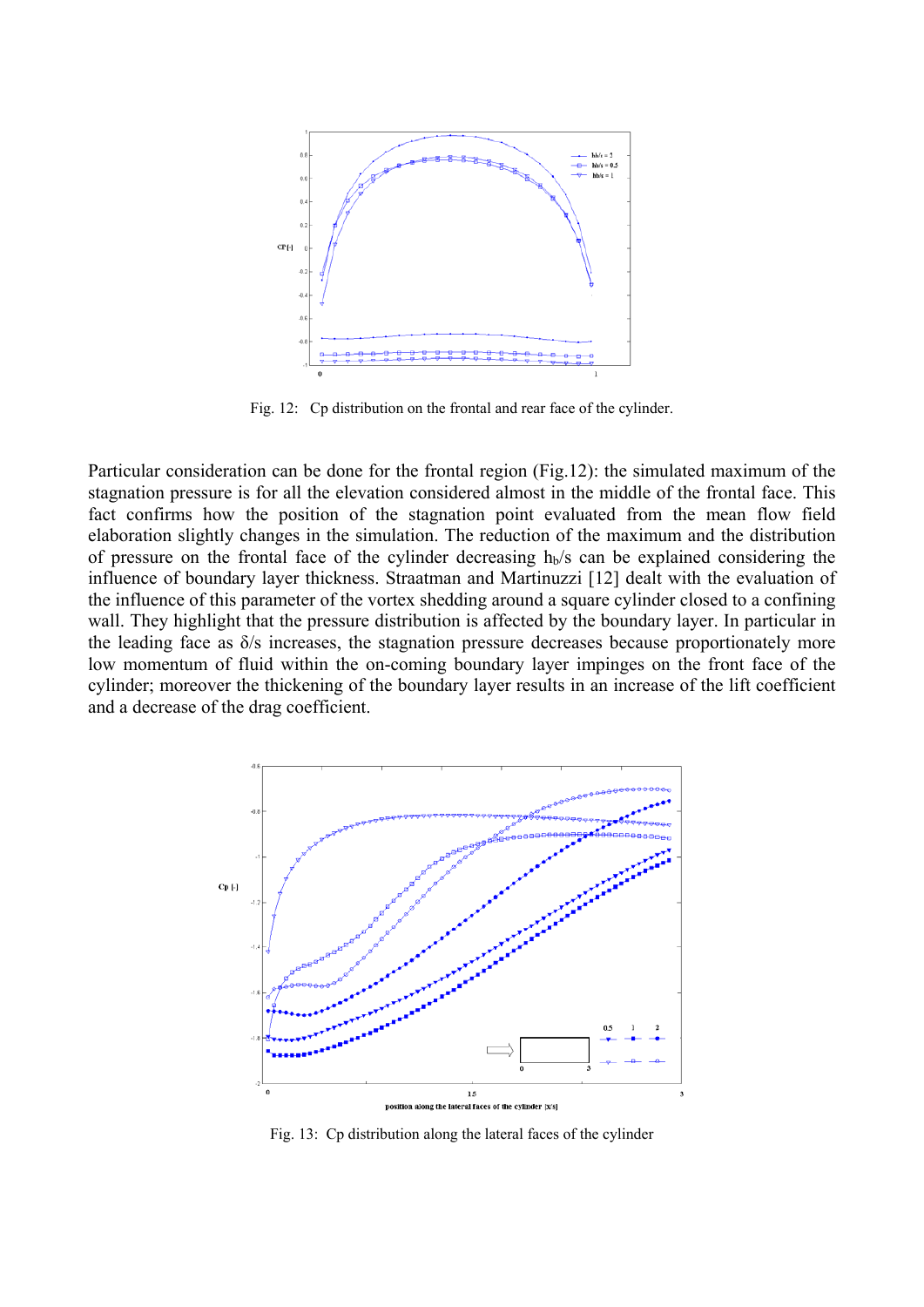

Fig. 14: Pressure distribution along the bottom wall.

In Fig.(13) and (14) are reported the pressure distribution at the lateral faces of the cylinder (Fig. 13) and along the bottom wall (Fig. 14). They highlight how the trend of the pressure radically changes when the elevation of the rectangular cylinder is reduced. As can be noted comparing the pressure distribution with the flow structures depicted in Fig.(8), the progressive vanishing of the vortex formation at the intrados region of the cylinder results in progressive increasing of the pressure along the bottom wall in the gap zone. The pressure distribution have a local minimum in the gap zone for  $h_b/s=1$  and  $h_b/s=2$ , while a quasi-constant distribution is found for  $h_b/s=0.5$  and a local minimum is shown out of the gap zone. Moreover for  $h_b$ /s=0.5 the pressure difference between the wall and the bottom face nearly vanishes.



Fig. 15: Comparison of mean hydrodynamic coefficients. (experimental [1]; numerical [present work])

By considering the pressure distribution on the cylinder and the channel floor it is easier to give a physical motivation to the behavior of the force coefficients under the fluid-dynamic condition tested and help the interpretation of the experimental data. Fig.(15) provides the comparison between the force coefficient calculated by numerical simulation of flow and by direct force measurement [1]. In particular the increasing trend of both the lift and drag coefficient with the decreasing elevation of the cylinder is well reproduced. Slight differences on the quantitative value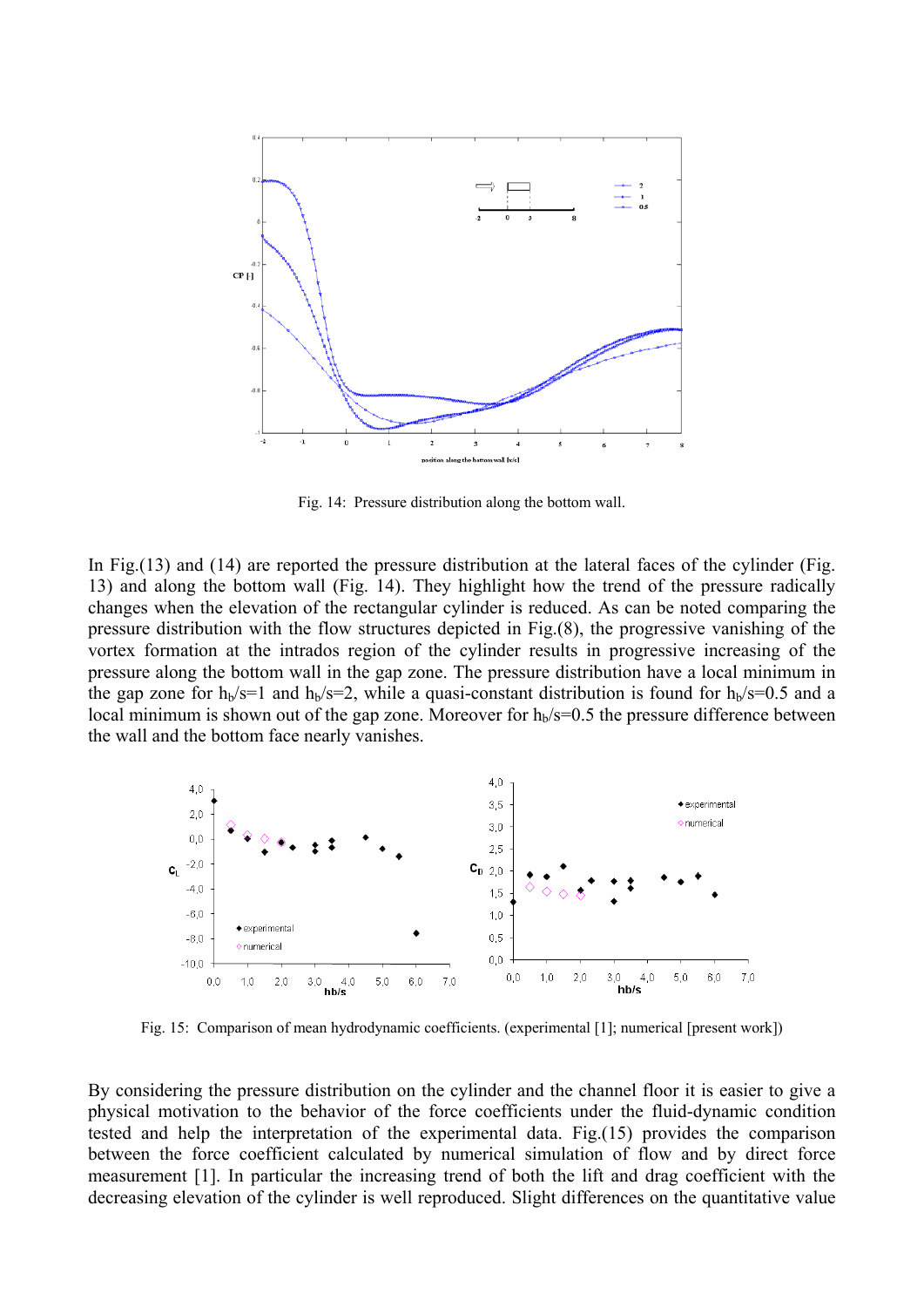of lift coefficient are found and the higher difference occurs for the elevation case  $h_b/s=1.5$ . In the experimental campaign this negative values seemed difficult to interpret and it is associated with an high experimental uncertainty ( $u_{\text{CI}}$ =0.92). The numerical simulation doesn't reproduce the negative pick, while a monotonic increase of the lift coefficient can be noted. The drag coefficient is underestimated in the range of  $h_b$ /s considered, however the majority of simulated values fall in the uncertainty range of the measured values. Especially in this case the numerical simulation gives useful information to find out the physical trend of  $C_D$  versus  $h_b/s$ .

### **4 CONCLUSIONS**

In present work a numerical procedure for the simulation of the dynamic loading on a rectangular cylinder placed in a stationary flow has been validated and used to study the effect of an asymmetrical confined flow on the same cylinder. The good reproduction of the experimental data both in dynamic and cinematic terms has certificate the reliability of the validated numerical approach.

In this work experimental consideration about the asymmetrical flow condition performed on the cylinder has been integrate with additional information. In particular results from the numerical simulation have suggested significant interpretation of the phenomena involved. The mean flow field characterization has shown the sensible distortion of the vortex structures in all the regions around the cylinder. It has been evidenced how the pressure distribution in the gap zone (between the intrados face of the cylinder and the bottom wall) highly changes when the cylinder is brought closed to the wall: the reduction of the vortex shedding which occurs for  $h_b/s = 0.5$  is accompanied by a raising of the pressure in that zone; moreover the pressure distribution along the bottom wall and intrados face of the cylinder are almost the same. Similarities have been found with the flow around a square cylinder in the same condition but, since the different flow mechanism involved mainly due to the different aspect ratio, the simulation have highlighted how the influence of the bottom wall on the rectangular cylinder yet occurs for relative higher elevation from the same wall.

The numerical approach described in this paper has shown good results in terms of reproducibility of the experimental evidence and prediction of complex flow characteristics; the validated procedure has even permitted to reach a reasonable simulation time (almost two days for each case simulated) and good reliability of the numerical results.

#### **ACKNOWLEDGMENTS**

The numerical simulations used in this paper are run using a FLOW-3D® license provided by XC-Engineering within the agreement between the D.I.I.A.R. of Potitecnico di Milano and the XC-Engineering. We especially thank Stefano Mascetti for his suggestions and help in the optimization of simulation set-up.

#### **REFERENCES**

- [1] S. Malavasi, A. Guadagnini. Interactions between a rectangular cylinder and a free-surface flow. *Journal of Fluids and Structure*, 23, 1137–1148, 2007.
- [2] A. Cigada et. al. Effects of an asymmetrical confined flow on a rectangular cylinder. *Journal of Fluids and Structure*, 22, 213–227, 2007.